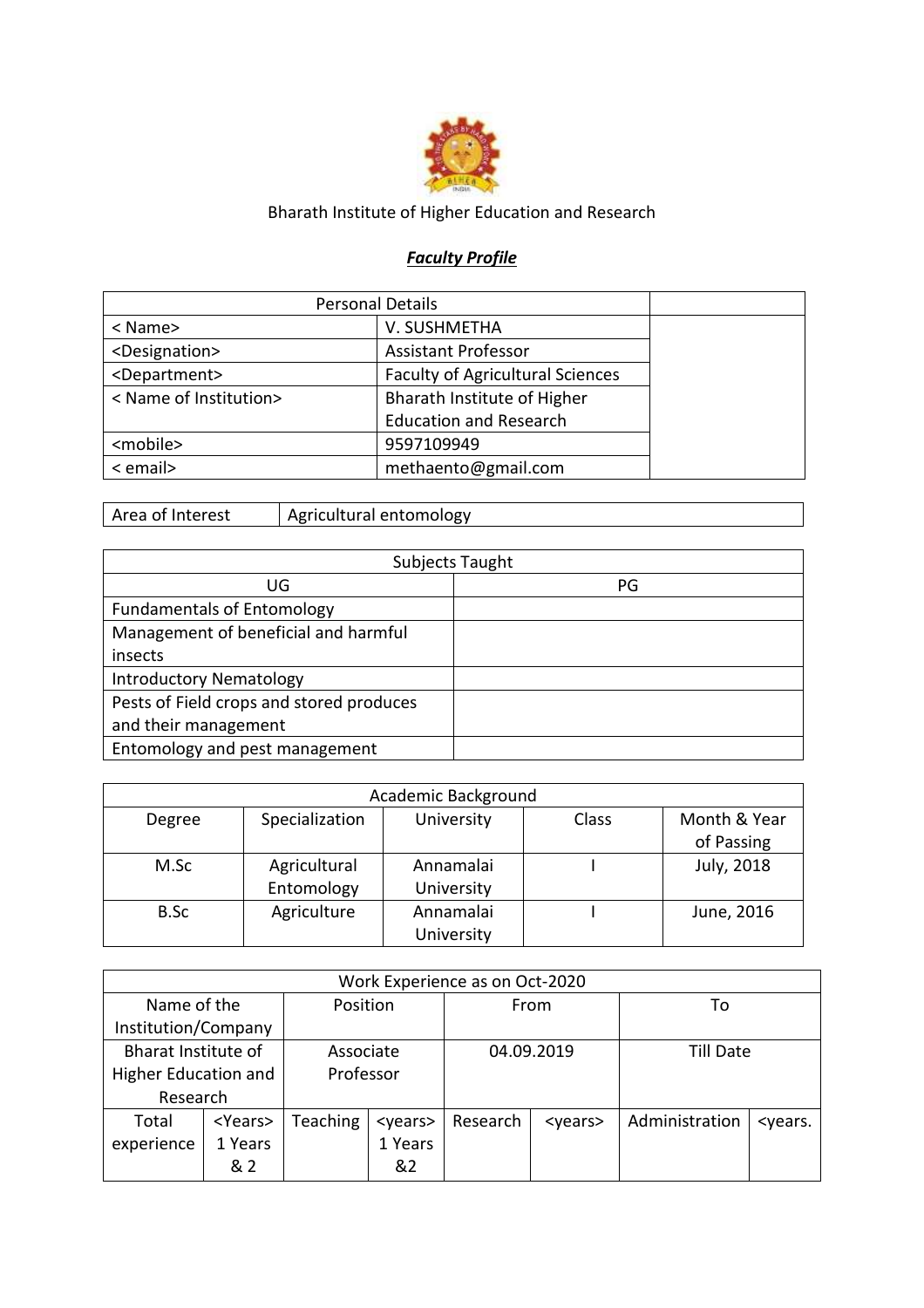| Months | Months |  |  |
|--------|--------|--|--|
|        |        |  |  |
|        |        |  |  |

|                          |                         | <b>Research Publications</b> |                        |                                           |
|--------------------------|-------------------------|------------------------------|------------------------|-------------------------------------------|
| International<br>Journal | <b>National Journal</b> | International<br>Conference  | National<br>Conference | Total<br>Number of<br><b>Publications</b> |
|                          |                         |                              |                        |                                           |

|                | Recent Publications(Journals) - Chronological order                                                                                                                                                                                                                                                                                                       |
|----------------|-----------------------------------------------------------------------------------------------------------------------------------------------------------------------------------------------------------------------------------------------------------------------------------------------------------------------------------------------------------|
| Sl.No          | Details                                                                                                                                                                                                                                                                                                                                                   |
| $\mathbf{1}$   | V. Sushmetha 1, Dr. Y. Hari parsad 2, "Influence of seasonal variation on incidence                                                                                                                                                                                                                                                                       |
|                | and population dynamics of whitefly (Bemisia Tabaci) on brinjal in Plant Cell                                                                                                                                                                                                                                                                             |
|                | Biotechnology and Molecular Biology, 21(1-2):28-32, 2020.                                                                                                                                                                                                                                                                                                 |
|                | Recent Publications(Conferences) - Chronological order                                                                                                                                                                                                                                                                                                    |
| Sl.No          | Details                                                                                                                                                                                                                                                                                                                                                   |
| $\mathbf{1}$   | Participated and Presented a Seminar on Meterological factor influencing insect<br>pest of Brinjal" at the National Seminar on Abiotic stress Agriculture constraints<br>and strategies held at Annamalai university, March 18, 2018.                                                                                                                     |
| $\overline{2}$ | Participated and presented a paper on "Population dynamics of sucking pests and<br>their correlation with weather parameters in chilli" at the <b>International Conference</b><br>on Sustainable Agriculture and rural livehoods", held at Annamalai university,<br>April, 2019.                                                                          |
| $\mathbf{R}$   | Participated and presented a research paper on "Seasonal incidence and damage<br>of major insect pests of brinjal at the International Conference on Emerging<br>synergies in Agriculture Food Processing Engineering and Biotechnology<br>Agricultural and Rural Innovations for Sustainable Empowerment (ICAFB, 2018)<br>Coimbatore, Tamil Nadu, India. |

|       | Memberships in Professional Bodies           |
|-------|----------------------------------------------|
| Sl.No | Name of the Professional Body                |
|       | <b>Agricultural Scientific Tamil Society</b> |

|       | <b>Training Programmes Attended</b>                                         |
|-------|-----------------------------------------------------------------------------|
| SI.No | Details in Chronological order                                              |
| 1     | Participated in the Training cum Awareness programme on Protection of plant |
|       | varieties and Farmers's rights Act 2001 on March 14th 2018 conducted by     |
|       | Annamalia University                                                        |

|       | Roles and Responsibilities                          |
|-------|-----------------------------------------------------|
| Sl.No | <b>Details</b>                                      |
|       | Year Coordinator - 2018-2019 Batch, FOA, BIHER 2020 |
|       | CAMU Coordinator, FOA, BIHER 2020                   |